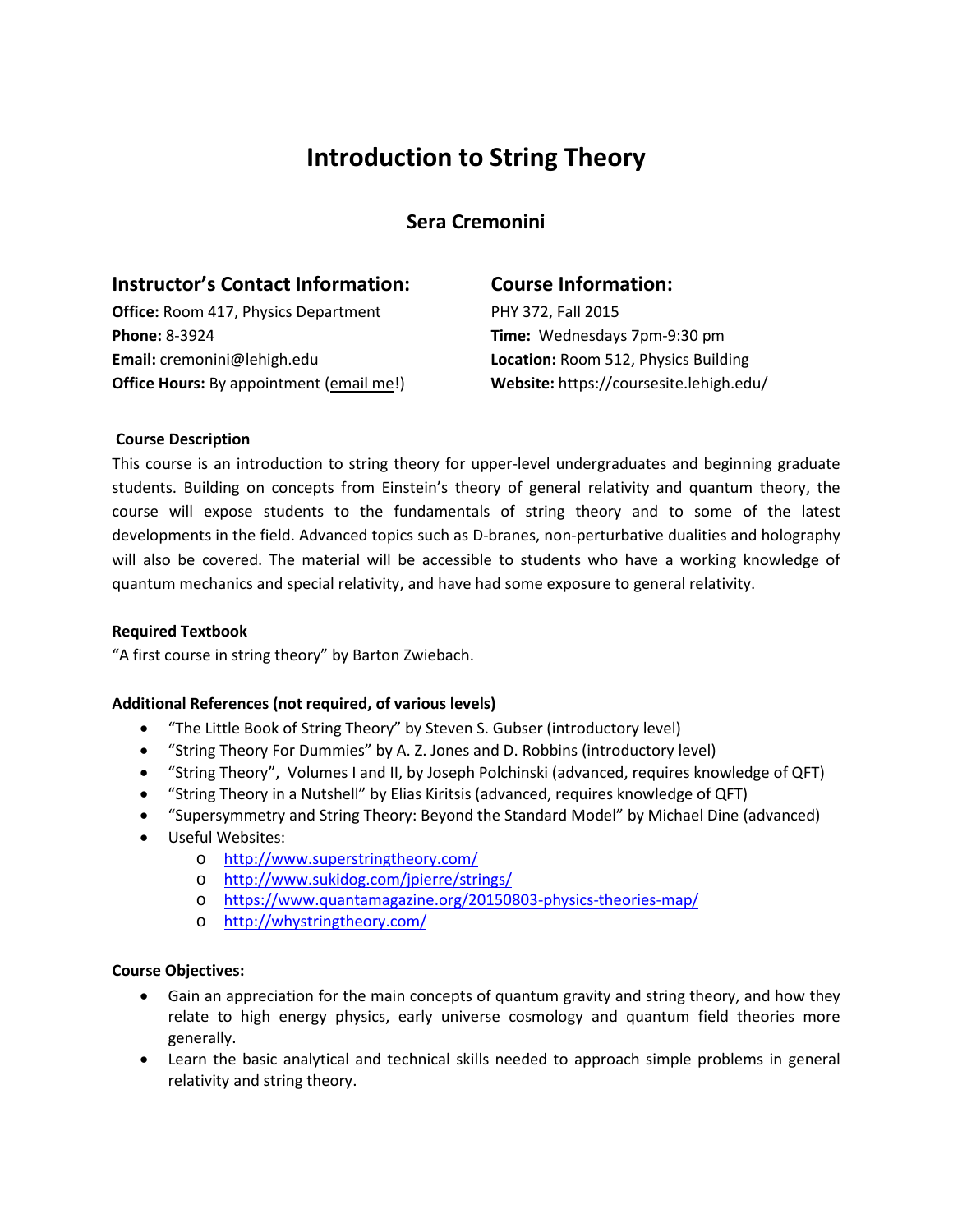• Learn to perform literature searches and present your work to a wide audience, by preparing written and oral presentations, as well as writing up research-style papers.

#### **Course Requirements:**

- **Homework** will be assigned on a weekly basis.
- **Final Paper** to hand in on the last day of classes. Each student should choose a topic they find fascinating and inspiring, related to anything discussed in class, and write a review paper on the subject, appropriately citing background material. A list of possible topics will be provided by the instructor as a guide, but students are free to choose their own topic.
- **Presentation** (a poster for undergraduates, a talk for graduate students) on the topic chosen for the Final Paper. The purpose of the presentation is to help students think critically about how they would structure their final paper, and to learn to present material in front of a wide audience. This is a skill that they will find useful as they progress in their career. We will reserve two lectures around the middle of the semester for this purpose.

#### **Grading:**

Students will be graded on the basis of class participation, homework assignments, quality and depth of their presentation and writing assignment. The grades will be determined as follows:

- Homework 40%
- Mid-semester presentation 20%
- Final paper 30%
- Class participation 10%

#### **Grading Scale**

| $A = 88 - 100$ | $B = 75 - 87$ | $C = 60 - 74$ | $D = 50 - 60$ |
|----------------|---------------|---------------|---------------|
|                |               |               |               |

#### **Feedback**

Students in this class come from very different backgrounds and are at different stages of their career. For this reason, it is important for you to give me feedback about the level of the course, and whether you find specific concepts or homework problems difficult, and why. This can help me readjust the course throughout the semester, and also pinpoint specific areas that might not be familiar to you. *Come and talk to me about anything you may be struggling with and give me your honest feedback!*

#### **Accommodations for Students with Disabilities:**

If you have a disability for which you are or may be requesting accommodations, please contact both your instructor and the Office of Academic Support Services, University Center C212 (610-758-4152) as early as possible in the semester. You must have documentation from the Academic Support Services office before accommodations can be granted.

#### **The Principles of Our Equitable Community:**

Lehigh University endorses The Principles of Our Equitable Community

[\[http://www.lehigh.edu/~inprv/initiatives/PrinciplesEquity\\_Sheet\\_v2\\_032212.pdf\]](http://www.lehigh.edu/~inprv/initiatives/PrinciplesEquity_Sheet_v2_032212.pdf). We expect each member of this class to acknowledge and practice these Principles. Respect for each other and for differing viewpoints is a vital component of the learning environment inside and outside the classroom.